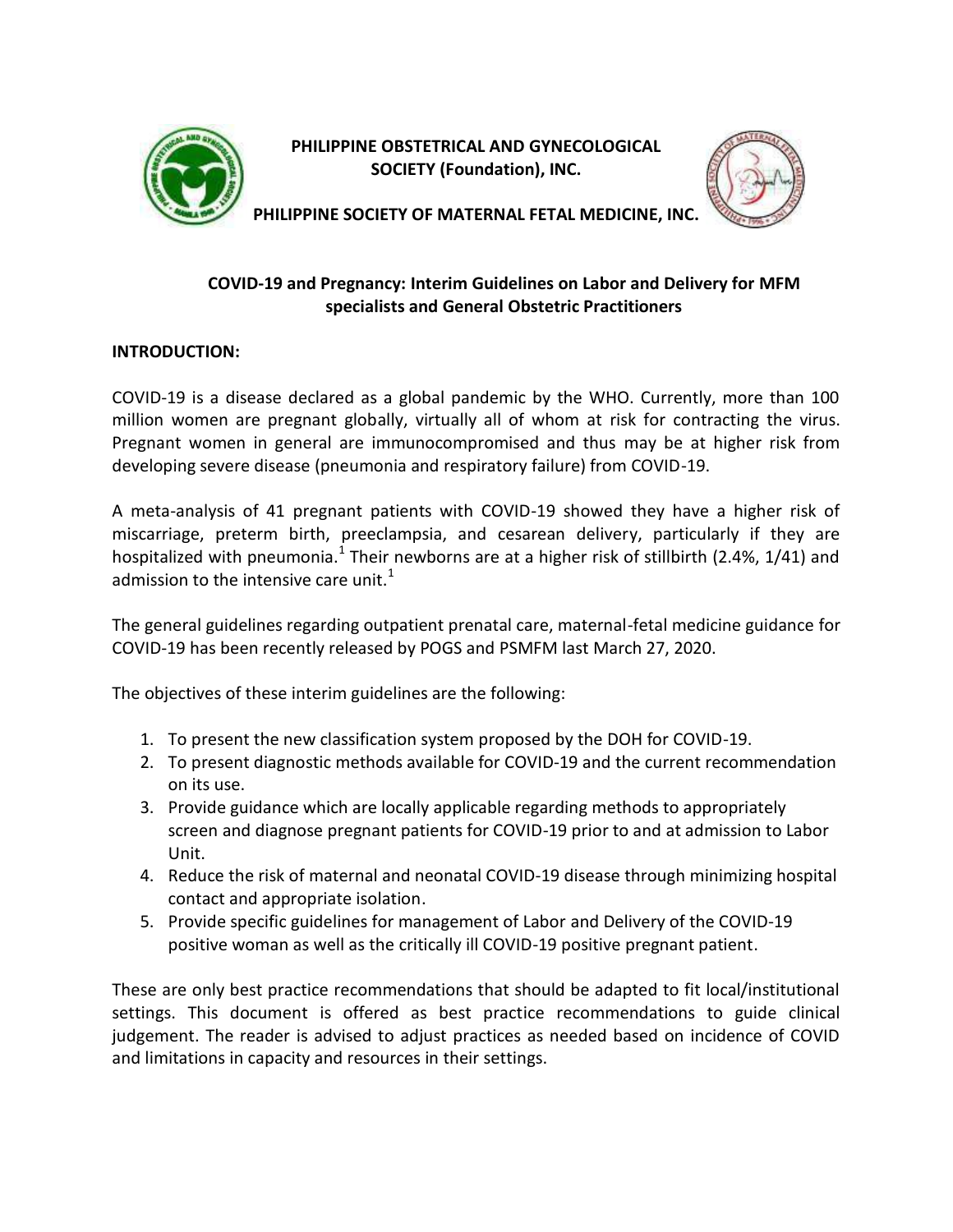### **NEW CLASSIFICATION SYSTEM AS PROPOSED BY THE DEPARTMENT OF HEALTH (DOH)**

| <b>Old Classification</b>                                                                   | <b>New Classification</b> |  |
|---------------------------------------------------------------------------------------------|---------------------------|--|
| Neither PUI or PUM                                                                          | Non-COVID case            |  |
| PUM                                                                                         | [Unclassified]            |  |
| PUI - mild, severe and critical who has not<br>been tested and for testing                  | Suspect                   |  |
| PUI - mild, severe and critical with<br>inconclusive, inadequate or no available<br>testing | Probable                  |  |
| COVID-19 positive                                                                           | Confirmed                 |  |

Figure1: Corresponding Old versus New COVID-19 Case Definitions<sup>2</sup>

#### **GENERAL GUIDELINES IN THE DIAGNOSIS OF A PREGNANT PATIENT SUSPECTED OF COVID-19**

1. Confirmation of SARS-CoV-2 or COVID-19 infection is done only by a highly sensitive test using nucleic acid amplification tests (NAAT), such as real time Reverse Transcriptase Polymerized Chain Reaction (RT-PCR)<sup>3</sup>. It is the present standard for diagnosis of COVID-19. The average RT-PCR testing needs up to 2 hours yet it takes between 6-10 hours for completion or even longer when batch testing is done by designated laboratories.<sup>4</sup>

|                                              | PHASE 0 AND PHASE 1 (DAY 1-7)                                                                                                                                                                                   | <b>PHASE 2 (DAY 7-14)</b>                                                                                        | PHASE 3 (DAY>=15)                                                            |  |  |  |
|----------------------------------------------|-----------------------------------------------------------------------------------------------------------------------------------------------------------------------------------------------------------------|------------------------------------------------------------------------------------------------------------------|------------------------------------------------------------------------------|--|--|--|
|                                              | PCR ONLY (national and subnational laboratories currently)                                                                                                                                                      |                                                                                                                  |                                                                              |  |  |  |
| $PCR(*)$                                     |                                                                                                                                                                                                                 | Confirmed COVID-19: Admit, isolate and treat                                                                     |                                                                              |  |  |  |
| $PCR(-)$                                     | Not COVID-19                                                                                                                                                                                                    | Not COVID-19 or possible recovered                                                                               |                                                                              |  |  |  |
| RDT (Aby TEST) ONLY (limited resource areas) |                                                                                                                                                                                                                 |                                                                                                                  |                                                                              |  |  |  |
| Antibody (+)                                 | Rule in COVID-19: Isolate                                                                                                                                                                                       |                                                                                                                  | COVID-19<br>lgM(+), IgG(+): developing immunity<br>lgM(-), lgG(+): recovered |  |  |  |
| Antibody (-)                                 | Inconclusive: Quarantine if with symptoms; monitor, repeat test after 10 days                                                                                                                                   | Rule out COVID-19                                                                                                |                                                                              |  |  |  |
| Aby TEST and PCR AVAILABLE                   |                                                                                                                                                                                                                 |                                                                                                                  |                                                                              |  |  |  |
| Antibody $(*)$ , PCR $(*)$                   | Confirmed COVID-19: Admit, isolate and treat                                                                                                                                                                    |                                                                                                                  |                                                                              |  |  |  |
| Antibody (+), PCR (-)                        | IgM (+), IgG (-): Exposed; Quarantine,<br>repeat antibody test after 10 days<br>igM(+), IgG(+): developing immunity;<br>Quarantine, repeat antibody test after<br>10 days<br>IgM(-), IgG(+): Previous infection | IgM (+), IgG (-): Ongoing infection<br>IqM(+), IqG(+): developing immunity<br>IgM(-), IgG(+): Previous infection | COVID-19<br>IgM(+), IgC(+): developing immunity<br>lgM(-), IgG(+): Recovered |  |  |  |
| Antibody (-), PCR (+)                        |                                                                                                                                                                                                                 | Confirmed COVID-19: Admit, isolate and treat                                                                     |                                                                              |  |  |  |
| Antibody (-), PCR (-)                        | Not COVID-19                                                                                                                                                                                                    |                                                                                                                  |                                                                              |  |  |  |

Figure 2: Suggested methods of diagnosis using locally available testing: PCR, Aby (Antibody Test) for limited resource areas) and Aby Test and PCR both available<sup>5</sup>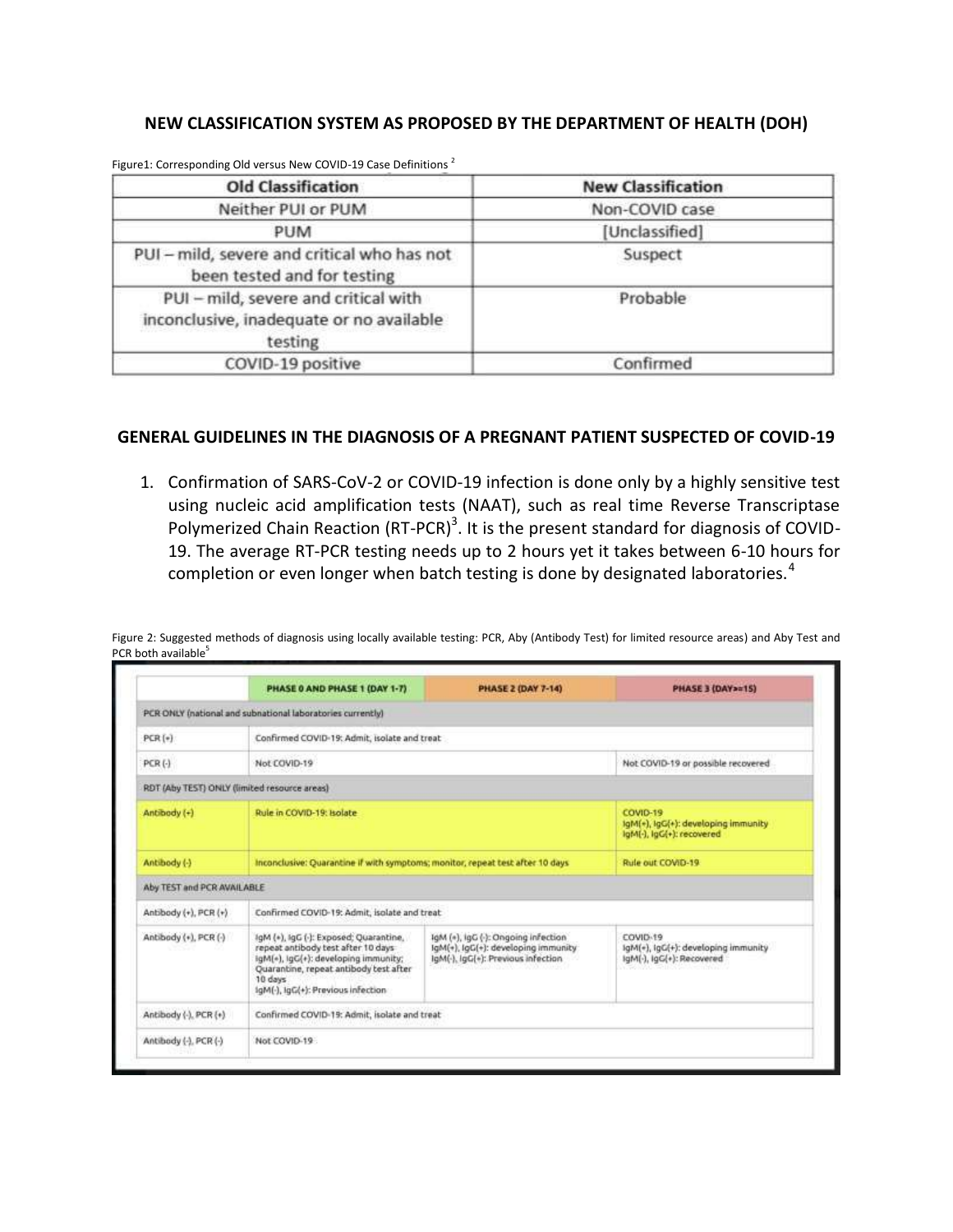

Figure 3: Variation of the levels of SARS-CoV-2 (COVID-19) RNA and Antigen, IgM and IgG after infection<sup>6</sup>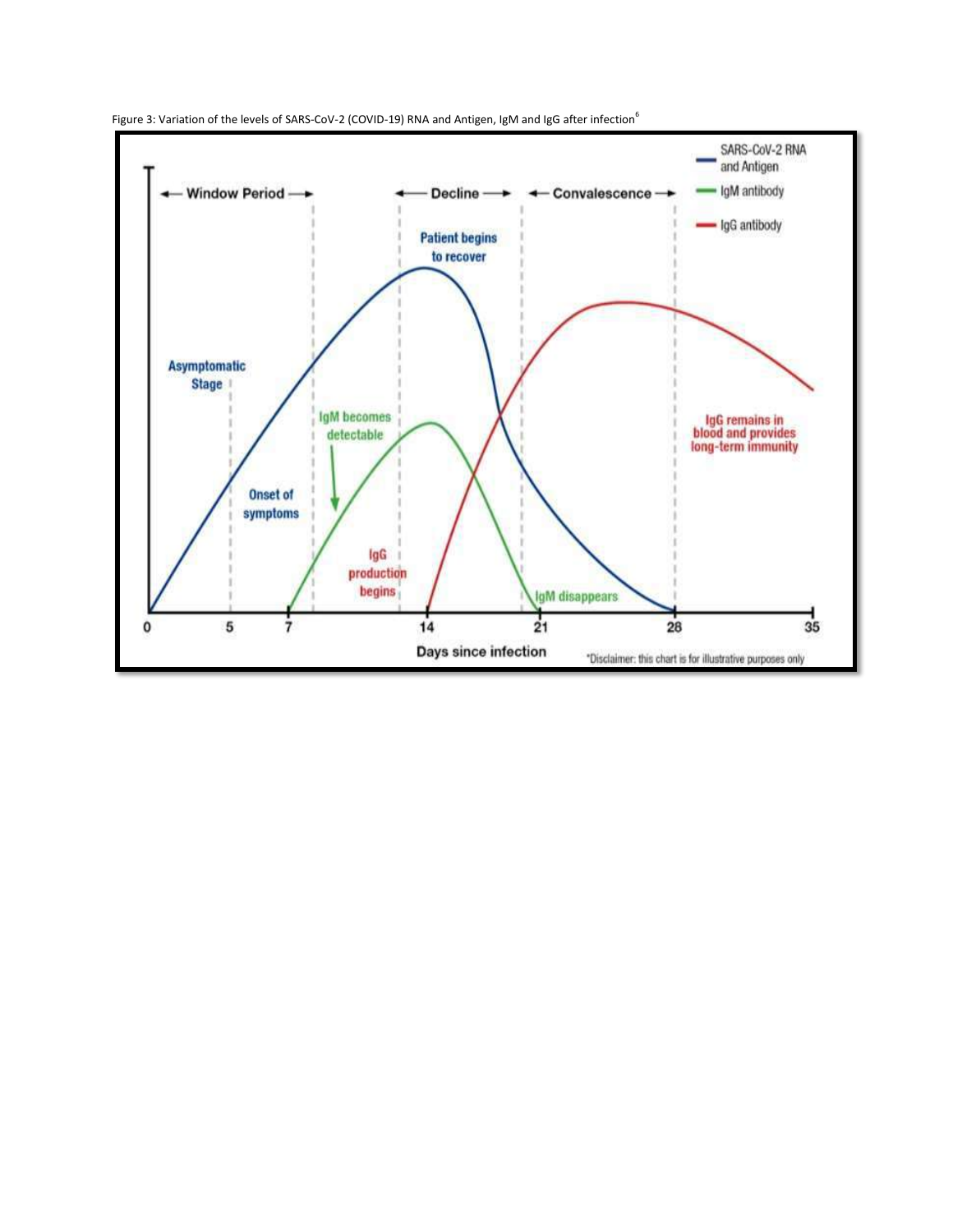Figure 4: Clinical interpretation of all possible scenarios that can be encountered when testing a patient with both RT-PCR and and IgM/IgG serological test<sup>6</sup>

| <b>Test results</b> |            |           | <b>Clinical Significance</b>                                                                       |  |  |  |  |
|---------------------|------------|-----------|----------------------------------------------------------------------------------------------------|--|--|--|--|
| RT-qPCR             | <b>IgM</b> | IgG       |                                                                                                    |  |  |  |  |
| $\ddot{}$           |            |           | Patient may be in the window period of infection.                                                  |  |  |  |  |
| $\ddot{}$           | ÷          | ▬         | Patient may be in the early stage of infection.                                                    |  |  |  |  |
| ÷                   | ۰          | ÷         | Patients is in the active phase of infection.                                                      |  |  |  |  |
| $\ddot{}$           | -          | $\ddot{}$ | Patient may be in the late or recurrent stage of infection.                                        |  |  |  |  |
| $\blacksquare$      | +          | -         | Patient may be in the early stage of infection. RT-qPCR result may be false-negative.              |  |  |  |  |
| -                   |            | $\ddot{}$ | Patient may have had a past infection, and has recovered.                                          |  |  |  |  |
| -                   | $\ddot{}$  | $\ddot{}$ | Patient may be in the recovery stage of an infection, or the RT-qPCR result may be false-negative. |  |  |  |  |

- 2. The present alternative test available is the qualitative IgM/IgG serological assay or Rapid Aby (Antibody testing) detect human antibodies produced in response to COVID-19 infection, this is designed to complement RT-PCR in the diagnosis of COVID-19. Diagnostic accuracy varies greatly depending on the timing of the test.
- 3. The rapid testing method performed poorly during the early phase of the diasease (i.e. less than 8 days from the onset of symptoms. (Phase 0 and Phase 1 in Figure 2)
- 4. There is a growing interest on the role and appropriateness of chest radiographs (CXR) and computed tomography (CT) for the screening, diagnosis and management of pregnant patients suspected or known COVID-19 infection.
- 5. Some studies suggest that chest CT in particular may be positive in the setting of a negative test, however the CDC does not currently recommend CXR or CT to diagnose COVID-19. Viral testing remains the only specific method of diagnosis.<sup>7</sup>
- 6. Confirmation with a viral test is still required, even if radiologic findings are suggestive of COVID-19 on both CXR and CT.<sup>7</sup>
- 7. The CDC recommends collecting and testing specimens from the upper respiratory tract (Nasopharyngeal AND oropharyngeal swabs) or from the lower respiratory tract for the initial diagnostic testing for suspected COVID-19 infection.
- 8. CXR and CT should not be used to screen for or as a first line test to diagnose COVID-19.
- 9. CT should be used sparingly and reserved for hospitalized, symptomatic patients with specific clinical indications for CT.
- 10. Appropriate Iinfection Prevention Control measures should be followed before scanning subsequent patients.
- 11. Chest ultrasound has been advocated by the International Society of Ultrasound in Obstetrics and Gynecology (ISUOG) as a tool in the diagnosis of COVID-19 in suspected and confirmed patients.<sup>8</sup>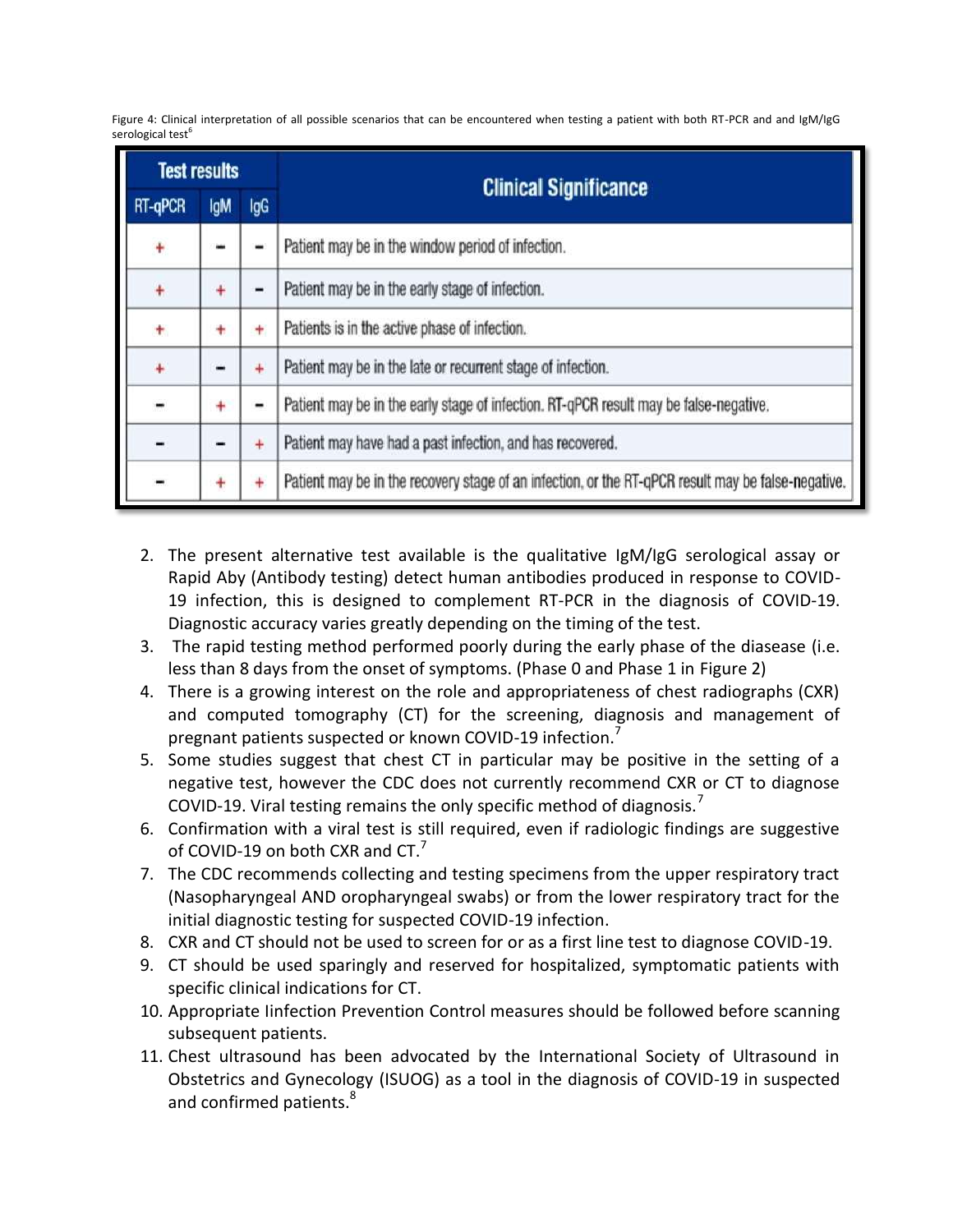- 12. Although chest USG can show characteristic findings of COVID-19 infection, these may also be similar to findings seen in other forms of viral pneumonia. $<sup>9</sup>$ </sup>
- 13. Chest USG is not recommended as a primary screening tool for suspected and confirmed COVID-19 patients.<sup>9</sup>
- 14. Chest USG may be used as a supplemental modality in detection and monitoring of COVID-19 patients who are confined, provided that strict implementation or operator protection and decontamination protocols are adhered to.<sup>9</sup>

## **SECTION 1. APPROPRIATE SCREENING, TESTING AND PREPARATION OF PREGNANT WOMEN FOR COVID-19 BEFORE VISIT AND/OR ADMISSION TO THE LABOR AND DELIVERY ROOM**

- Following the general advice for outpatient management of pregnant women, prevention of spread is top priority. Teleconferencing with the obstetrician is encouraged. As much as possible, visit to the labor and delivery room is reserved for urgent problems.
- Pregnant patients should be triaged based on the presence or absence of maternal or fetal compromise.<sup>10</sup> Phone triage by the obstetrician or the resident on duty in the labor and delivery complex using the flow chart (Figure 1) can be used accordingly.<sup>11</sup>
- Patients calling with symptoms of COVID-19 or flu or with direct contacts who have no urgent obstetrical issues should be referred for testing in the designated COVID-19 centers nearest to them.
- They should be instructed to stay home to self-quarantine while awaiting results.
- Women with urgent obstetrical problems namely labor, rupture of membranes, vaginal bleeding, decreased fetal movement etc. should be evaluated in a designated area in the labor and delivery room for COVID-19 patients.
- In as much as labor cannot be anticipated, timing of hospital admission should be discussed by the obstetrician and the patient. The pregnant woman should be instructed to discontinue work or work from home beginning 37 weeks.<sup>11</sup> This will allow her to self -isolate for 2 weeks to limit the risk of exposure.
- Labor and delivery room units should designate a room for labor and delivery and an operating room for cesarean section.
- The appropriate PPE should be worn by the healthcare providers at all times.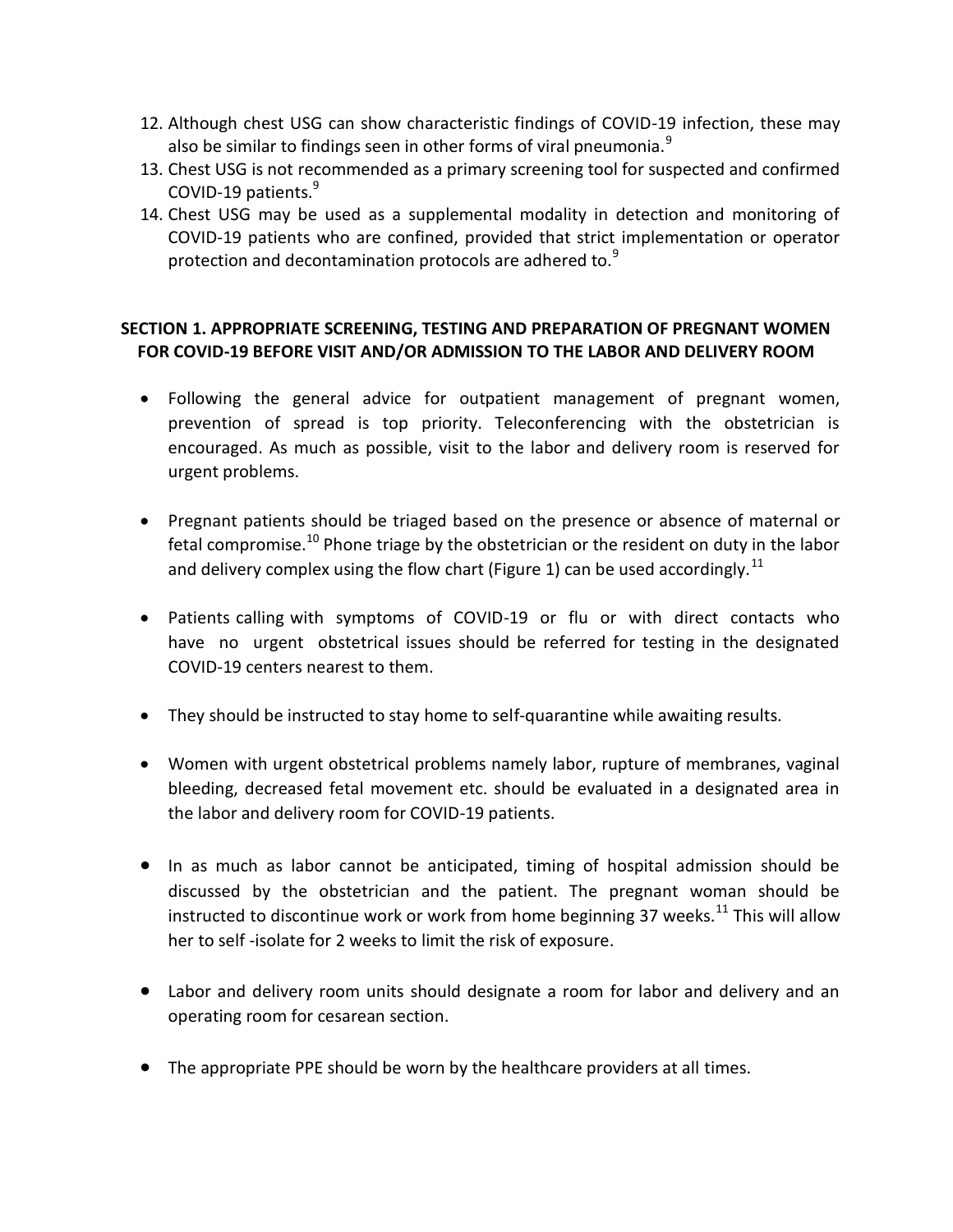For women with planned admissions for induction of labor or cesarean section, screening by phone the day before admission is encouraged.



Figure 5: Flow chart for triaging patients who call into Labor and Delivery

### **SECTION 2. SCREENING FOR PATIENTS COMING TO LABOR AND DELIVERY TRIAGE**

- Ideally, patients coming to the Labor and Delivery Triage should be picked up when screening the patient by phone.
- There should be a designated area at the front of the Labor and Delivery unit for screening of women by a designated staff member.
- Women arriving to the Labor and Delivery Triage should be screened for the following symptoms:
	- Fever ≥38oC
	- Cough
	- **Difficulty of breathing or shortness of breath**
	- Gastrointestinal symptoms
- All birthing partners should be screened. If screen positive, they should be directed to the appropriate testing or medical care as indicated.
- **In women who screen positive**, appropriate isolation and sanitation should be practiced
	- Any woman reporting fever, cough, respiratory or gastrointestinal symptoms should be given a surgical mask and evaluated by the OB provider.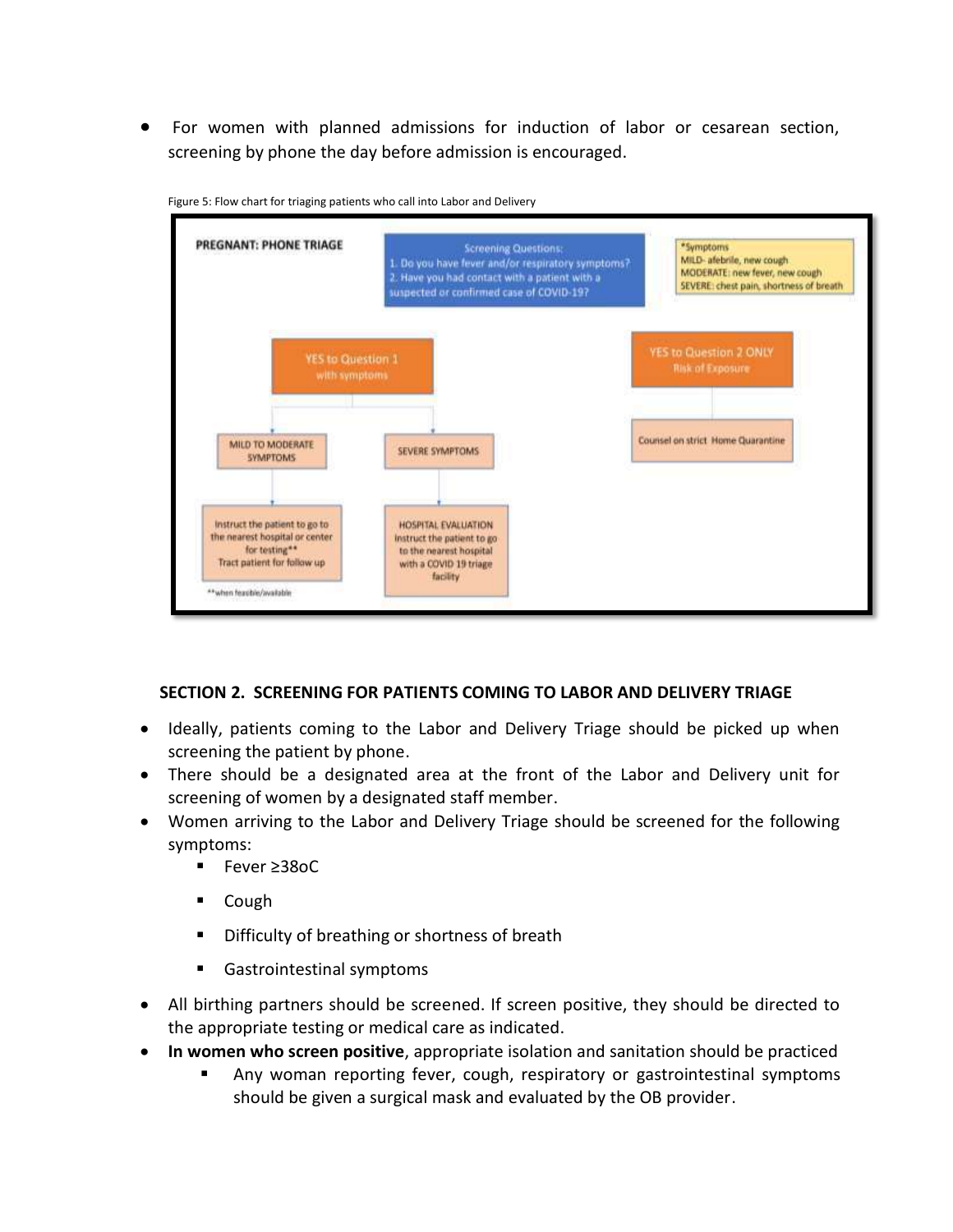- All health care providers should follow the CDC PPE recommendations until COVID-19 has been ruled out.
- The current CDC recommendations include:
	- o Surgical mask
	- o Protective eyewear
	- o Gown
	- o Gloves
	- o N95 for any women with confirmed or suspected COVID-19
- Aerosolization should be avoided because it increases the spread of the virus. N-95 masks should be used in settings of aerosolization (such as bi-pap, tracheostomy, high flow nasal cannula O2, nebulization, and during second stage of labor).
- **Practice vigilant hand hygiene.**
- **In women who screen positive**, severity of illness and clinical/obstetrical risks should be assessed.
	- **Women with acute complaint requiring evaluation** (such as severe symptoms, labor complaints)
		- o Send patient to a designated isolation room reserved for patients who screen positive, both for triage and labor.
		- o Women with mild respiratory symptoms and stable maternal and fetal conditions may be sent to the appropriate unit in the hospital for testing and proper instructions and counselling, with routine obstetric precautions.
		- $\circ$  Women with obstetric or medical indications for admission should be sent to a designated isolation room.
	- **Women for scheduled cesarean delivery or induction of labor**
		- o Ideally, these women should be picked up when screening the patient by phone the day prior to admission.
		- o Evaluate if rescheduling in 2-3 days is feasible to allow for results of COVID-19 testing.
		- $\circ$  For COVID-19 positive patients with mild or moderate symptoms not requiring immediate care, it is important to remember that the severity of disease peaks in the 2nd week, so planning the delivery prior to the peak of severity of the disease is optimal.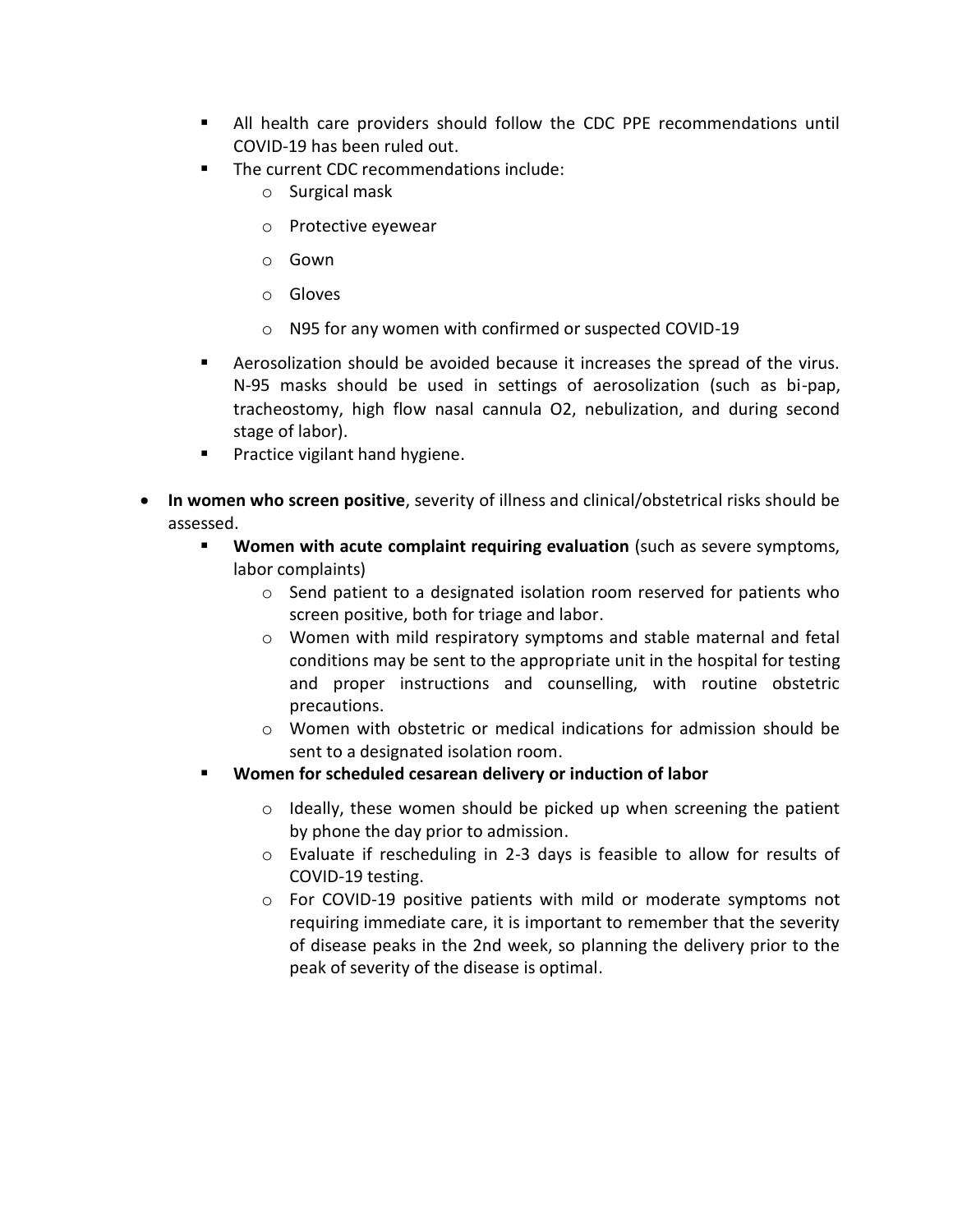Figure 6: Suggested flow for screening patients presenting to Labor and Delivery Triage



#### **SECTION 3. GENERAL CHANGES TO ROUTINE LABOR AND DELIVERY WORK FLOW**

#### **Respiratory Precautions and Personal Protective Equipment (PPE)**

- Given the risk of asymptomatic carriers and transmission and the fact that not all patients can have routine testing for Covid-19, it should be the goal of every unit (ER, OPD, Ward, ultrasound section, LR, DR, OR) that every patient and health care worker wear a surgical mask*.* 14,15
- Avoid giving aerosolized oxygen. $^{16}$
- $\bullet$  Observe hand hygiene after every patient contact.<sup>16</sup>
- $\bullet$  Critically observe proper donning and doffing of PPE.<sup>16</sup>

*Suggested PPE based on clinical situation*<sup>11</sup>

| <b>Care Situation</b>  | <b>Surgical</b><br><b>Mask</b> | <b>Droplet PPE (Gown, Gloves,</b><br><b>Surgical Mask, Face Shield)</b> | N-95 Mask |
|------------------------|--------------------------------|-------------------------------------------------------------------------|-----------|
|                        |                                |                                                                         |           |
| PATIENT (with or       |                                |                                                                         |           |
| without symptoms)      | V                              |                                                                         |           |
| <b>PROVIDER during</b> |                                |                                                                         |           |
| routine patient        | ٦                              |                                                                         |           |
| encounter              |                                |                                                                         |           |
| (Possible)             |                                |                                                                         |           |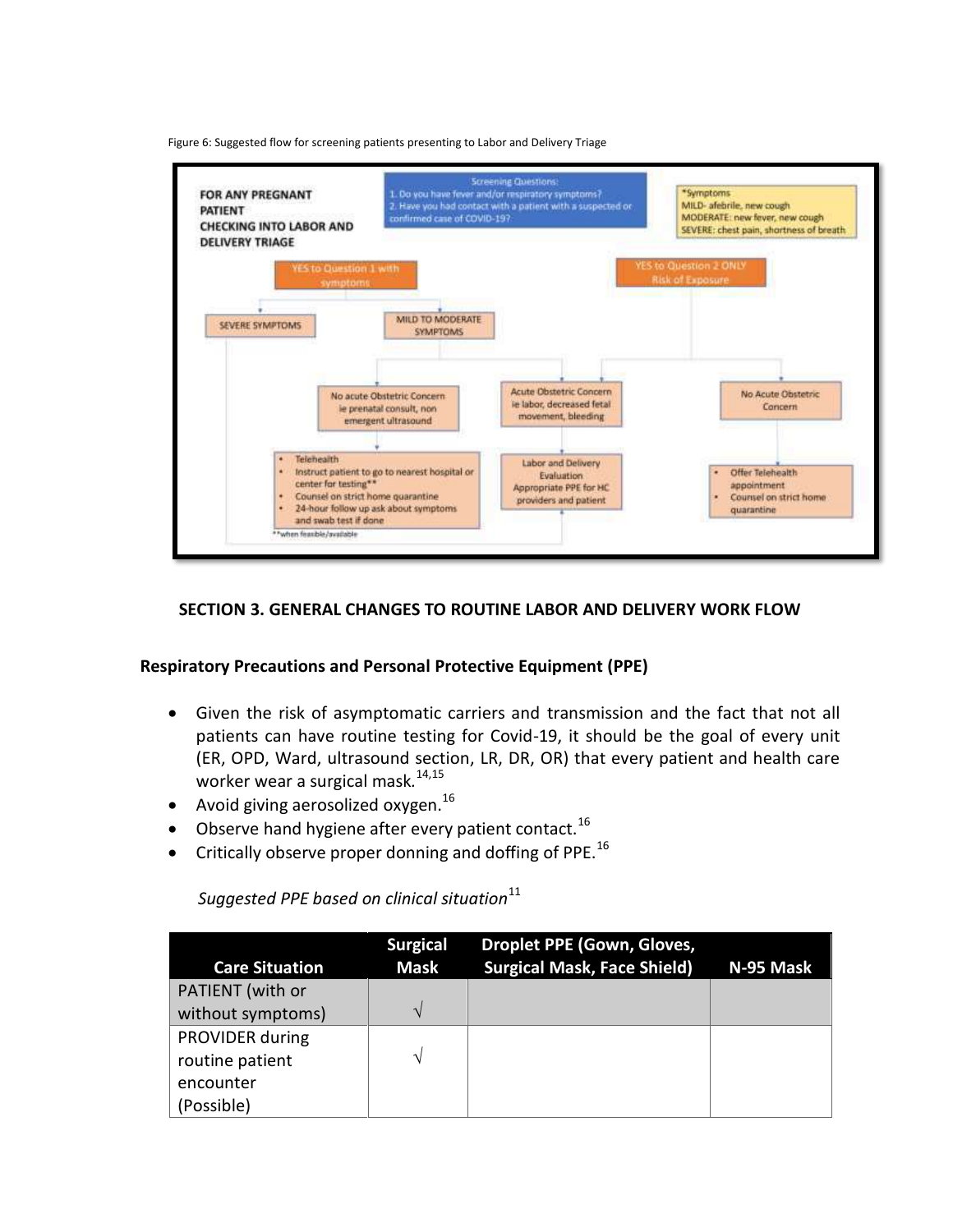| PROVIDER during          |  |  |
|--------------------------|--|--|
|                          |  |  |
| patient with URI         |  |  |
| symptoms                 |  |  |
| (Suspect)                |  |  |
| PROVIDER during          |  |  |
| patient with suspected   |  |  |
| or confirmed Covid-19    |  |  |
| (Probable -Confirmed)    |  |  |
| PROVIDER caring for      |  |  |
| patient during           |  |  |
| indispensable            |  |  |
| aerosolizing procedures  |  |  |
| (intubation, extubation, |  |  |
| mechanical ventilation,  |  |  |
| non-invasive             |  |  |
| ventilation, suctioning, |  |  |
| bronchoscopy)            |  |  |

 *\* Adopted from Labor and Delivery Guidance for Covid-19. American Journal of Obstetrics and Gynecology – AJOG MFM March 24, 2020*

### **Visitor Policy**<sup>11</sup>

- Visitation should be limited to one support person only from admission until discharge
- If testing is NOT done, the designated support person must wear a surgical mask at all time.
- Parents may visit the NICU one at a time.
- No children < 16 years of age permitted at any time.
- Additional visitors for end-of-life situation may be considered.
- Visitation may be further restricted at the discretion of the hospital.

## **Patient Admission and Location**<sup>11</sup>

- Efforts should be made to limit movement of women from one care area to another (e.g., triage room to admitting room to labor room to ward).
- Consider admitting the patient from the triage directly to the final admitting floor (e.g. monitor a woman in threatened preterm labor in the triage then if stable, bring immediately to the ward thus avoiding exposure of the labor/delivery room).

### **Admitting Laboratory Tests**<sup>11</sup>

 Women should have routine admitting labs at the triage or ER to limit movement to different areas of the hospital.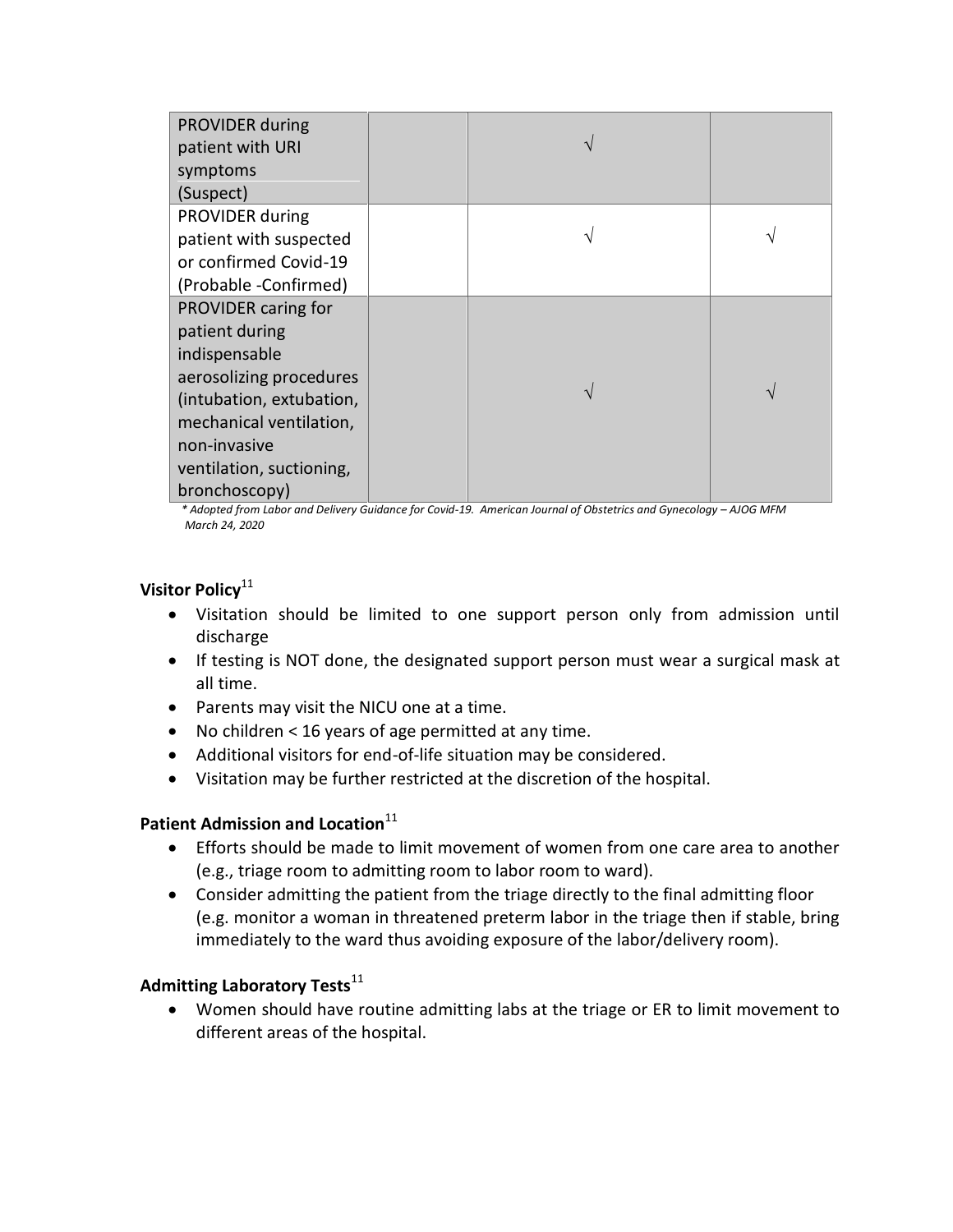### **SECTION 4. INTRAPARTUM CARE**

### **Induction of labor**

- Should not be postponed or rescheduled among asymptomatic women if with medical indication to do so.
- May consider postponing/rescheduling if with extreme healthcare burden.
	- o early COVID-19 emergence, prior to high case burden of the hospital
	- o additional 1-2 days stay of patient due to induction will impose a burden to the already high COVID-19 burden
- There is an option to begin induction process at home to limit in-hospital time
	- o outpatient Foley bulb cervical ripening
	- $\circ$  Other locally acceptable methods of cervical ripening (i.e. evening primrose oil)
- Cesarean section for failed induction should  $17$ 
	- o not be performed before 15 hours of oxytocin and amniotomy if feasible
	- o ideally after 18-24 hours of oxytocin

### **First stage**

- **Generally guidance**
	- $\circ$  Continuous bladder catheterization cannot be recommended in labor.
	- $\circ$  Oxytocin augmentation is recommended to shorten the time to delivery for women making slow progress in the first stage of spontaneous labor.
	- o Higher doses of oxytocin can be considered.
	- o Early intervention with oxytocin and amniotomy for the prevention and treatment of dysfunctional or slow labor is recommended.
	- $\circ$  Arrest of first stage of labor should not be called unless:<sup>17</sup>
		- Labor has arrested for a minimum of 4 hours with adequate uterine activity or 6 hours with inadequate uterine activity in a woman with ROM
		- Adequate oxytocin
		- $\geq 6$  cm dilated cervix

## **Oxygen therapy**

- Advised not to utilize oxygen therapy for fetal resuscitation.
- Oxygen inhalation via nasal cannula may not be an aerosolizing procedure but the equipment is in contact with maternal respiratory tract and secretions there is a higher risk for chance of contamination/exposure between patient and provider, especially in asymptomatic carriers. 18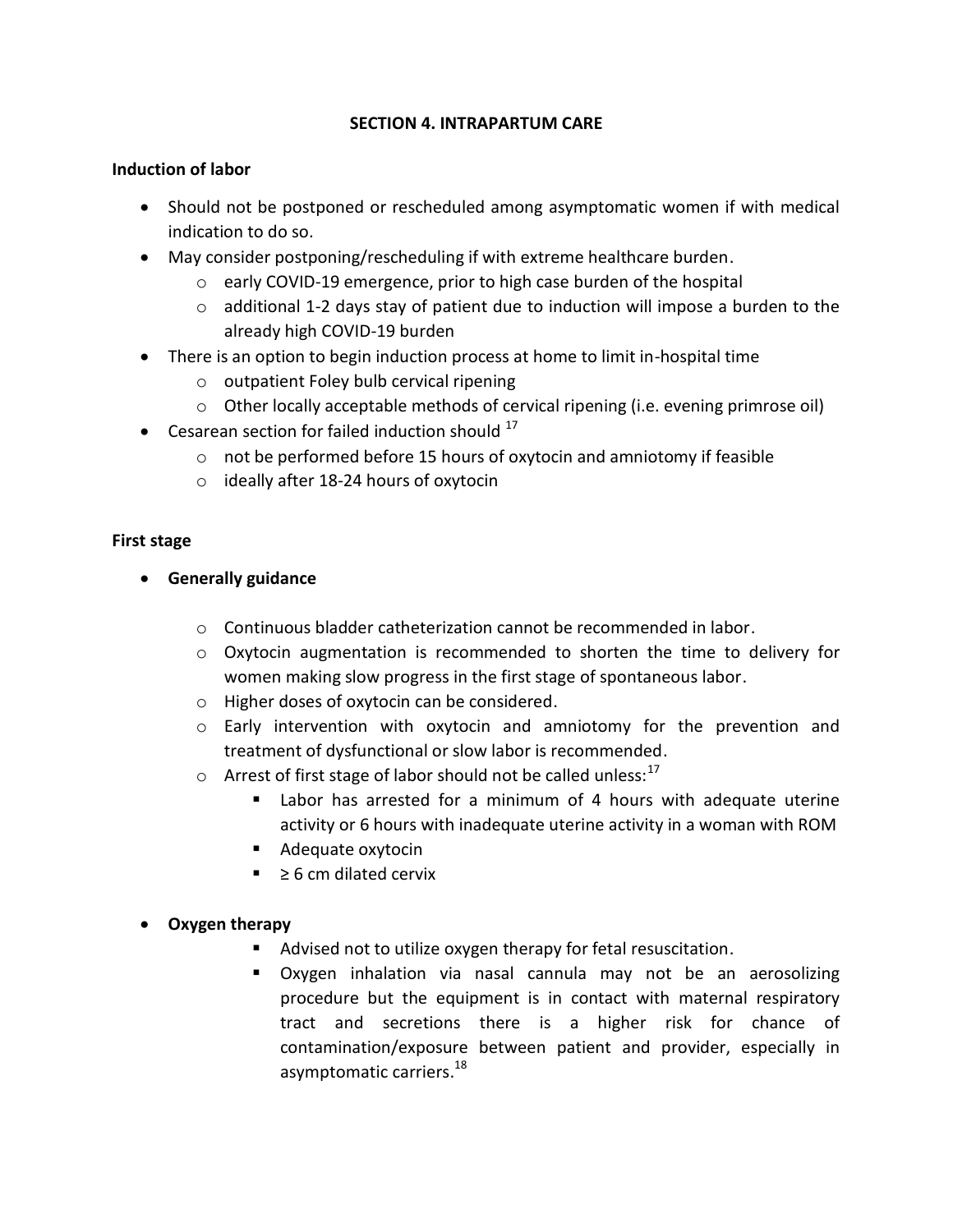- Recent meta-analysis has demonstrated that intrapartum oxygen has no fetal benefit, and may cause harm.<sup>19,20</sup>
- **•** Nitrous Oxide
	- Recommend to eliminate use because it involves risk of aerosolization and involves respiratory contamination.<sup>21</sup>

### **Second stage**

- Management should not be altered.
- Pushing should not be delayed as it prolongs time to delivery, and increases chorioamnionitis and postpartum hemorrhage.<sup>22,23</sup>

### **Third stage**

- Optimize antenatal hemoglobin to decrease need for transfusion as resources for blood is limited amidst the crisis.
- $\bullet$  Besides oxytocin, prophylactic tranexamic acid may be considered.<sup>24</sup>
- If blood transfusion is indicated, transfuse 1 unit then reassess before transfusing for another unit.
- Delayed cord clamping regardless of COVID-19 status may still be done until developing evidence suggests a change in this practice.<sup>25-26</sup>

## Anesthesia Considerations<sup>21</sup>

- Recommended to start Epidural anesthesia early in labor to minimize the need for general anesthesia in case the need for emergent cesarean section arises.
- Emergent cesarean deliveries should be avoided as much as possible.
- Proactive communication between obstetrics, anesthesia and nursing teams is highly encouraged.
- Neuraxial (spinal and epidural) anesthesia are not contraindicated for patients with COVID-19.
- Because of the potential risk if aerosolization, use of nitrous oxide is not recommended.

## **SECTION 5. POSTPARTUM CARE**

• Women should be notified that in order to limit the risk of infection to themselves, staff, and other patients, they will be discharged in an expedited and safe fashion.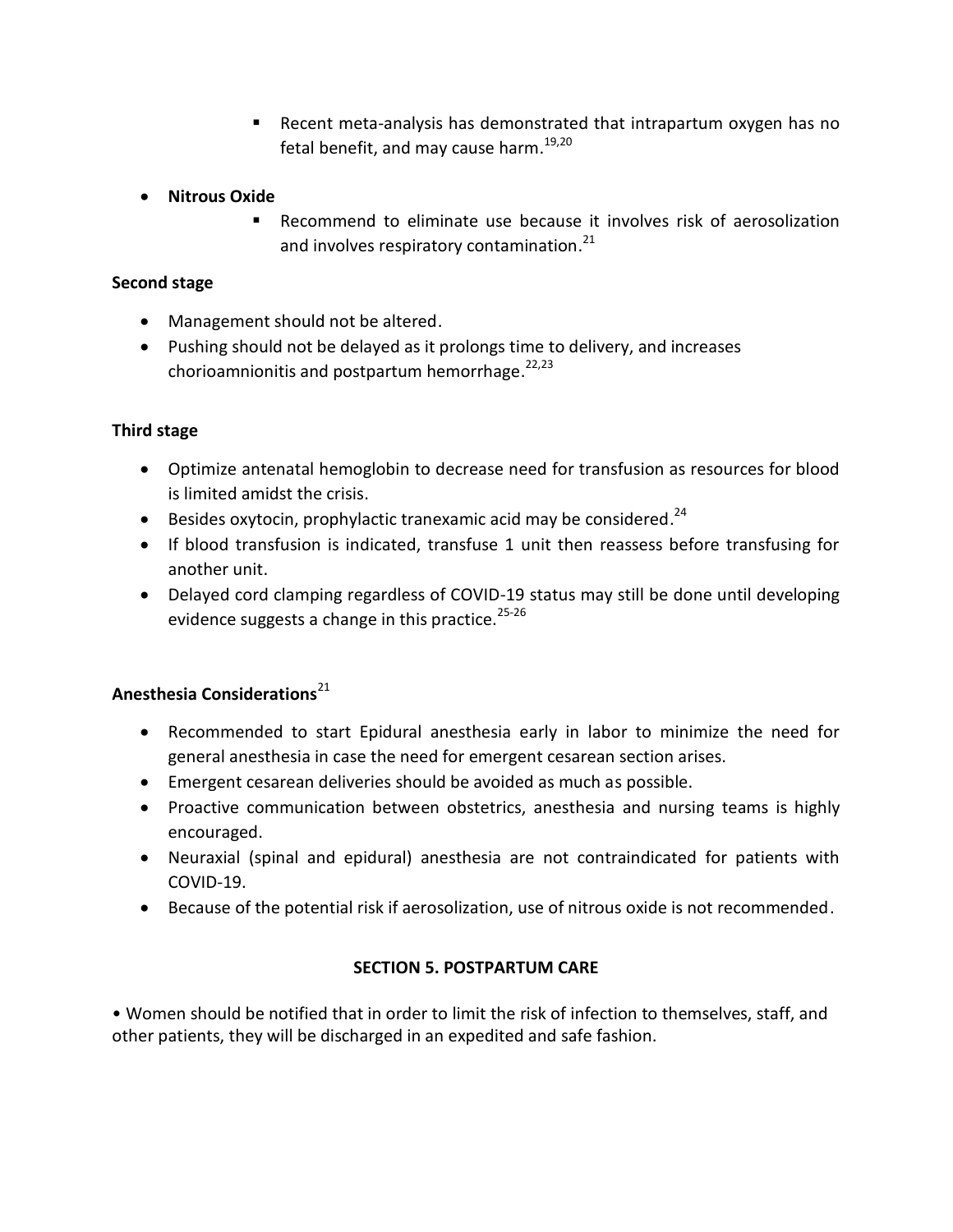#### **Expedited Discharge Planning**

• All vaginal deliveries should have a goal of discharge on postpartum day 1, or even same day if possible for selected women.

- All cesarean deliveries should have a goal of discharge on postoperative day 2, with consideration of postpartum day 1 discharge if meeting milestones.
- Discuss anticipated maternal discharge with pediatrics/neonatology to determine timing of infant discharge.

• Home care with supplies for blood pressure follow up will be critical to expediting discharge of patients with a hypertensive disorder.

#### **Post-partum visit**

• All postpartum visits, including wound checks, should be arranged for telehealth. Postpartum evaluation of cesarean wound healing or mastitis concerns may be optimized through use of photo upload options available in many electronic medical record patient portal programs.

• Encourage either long acting reversible contraceptive (LARC) placement or Depoprovera injection prior to discharge for patients planning to use these to eliminate need for additional in person postpartum visits.

### **SECTION 6: CARE FOR THE SUSPECTED OR CONFIRMED COVID-19 POSITIVE PREGNANT PATIENTS IN LABOR AND DELIVERY**

### **OBSTETRIC MEDICATIONS**

Tocolytic medications and antenatal corticosteroids are the two most commonly used medications in Obstetrics. In the setting of COVID-19, a review of these medications to assess its safety in women suspected or positive for COVID-19 must be taken into consideration.

### **1. INDOMETHACIN (NON-STEROIDAL ANTI-INFLAMMATORY DRUG)**

- There were early reports suggesting that NSAIDs in general may worsen the course of COVID-19.
- The virus binds to cells through the Angiotensin Converting Enzyme-2 (ACE-2) receptor, thus it was postulated that the use of NSAIDs which increase ACE-2 expression may result in worsening disease.<sup>27</sup>
- NSAID restriction has not been substantiated by studies and some organizations including the WHO and FDA have advocated against it.<sup>28</sup>

### **2. NIFEDIPINE (CALCIUM CHANNEL BLOCKER)**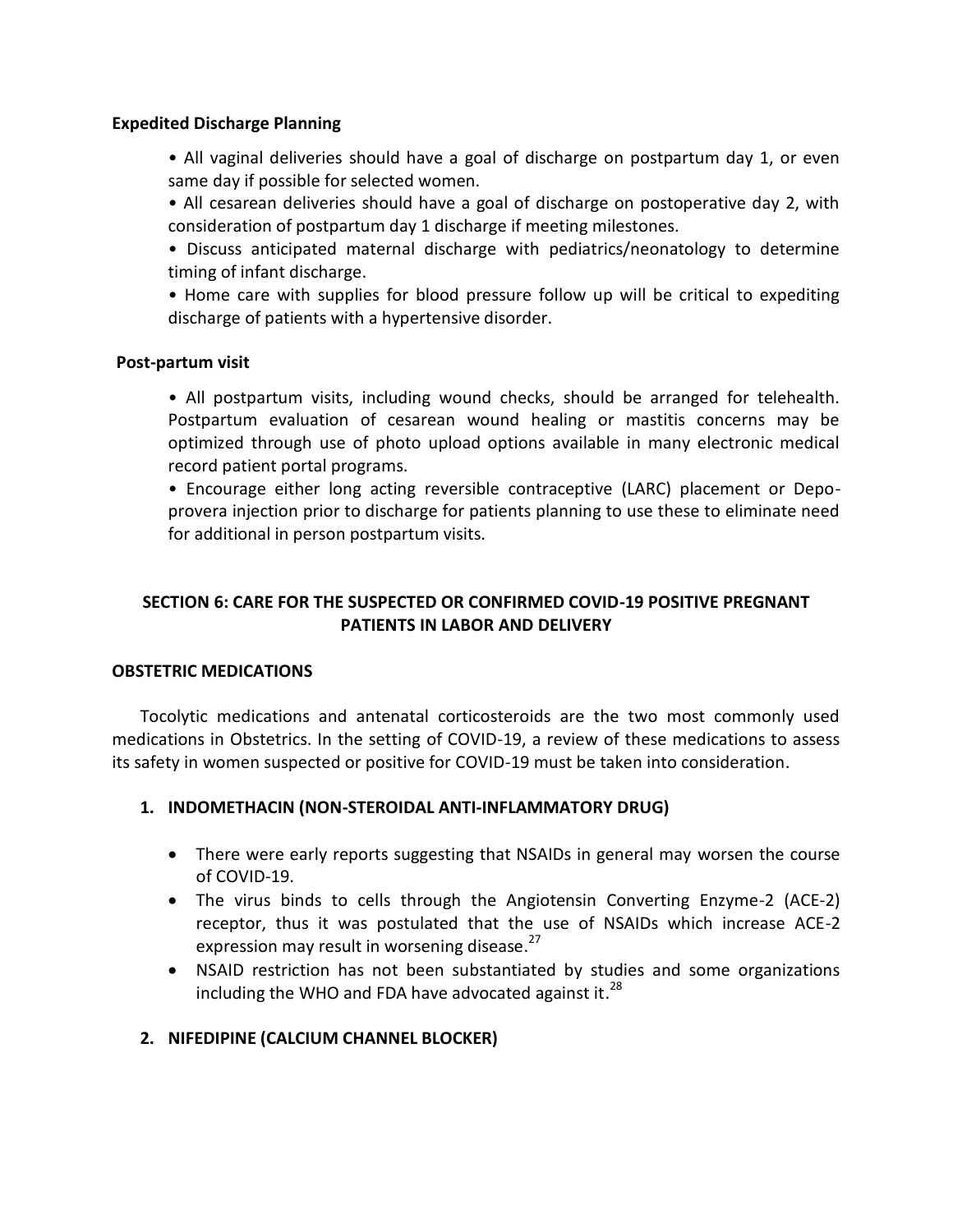May be considered as an alternative drug for tocolysis given the uncertainty of using NSAIDs for tocolysis in women suspected of having or positive for COVID-19 who are candidates for tocolysis (mild to moderate disease).

### **3. BETAMETHASONE/DEXAMETHASONE**

- The routine use of systemic steroids in the setting of a viral pneumonia has been associated with increased morbidity.<sup>29,30</sup>
- Given the association between steroids and worsening morbidity of viral pneumonia and specifically COVID-19, steroids for fetal lung maturity should be used judiciously.
- Consultation with multidisciplinary team OB-IDS/IDS, Pulmonary-Critical Care medicine specialist and Neonatologist is recommended.

## **4. Magnesium Sulfate**

- Magnesium Sulfate is used for neuroprotection for pregnancies < 32 weeks AOG or for eclampsia prophylaxis.
- No reported data regarding the impact of Magnesium Sulfate in the setting of COVID-19.
- Magnesium Sulfate however has a potential for respiratory complications (Pulmonary Edema, Dyspnea) and should be used judiciously in the setting of severe respiratory symptoms.
- Magnesium Sulfate may be used as indicated in patients with mild/moderate symptoms.

| <b>Gestational Age</b>                   | < 32 weeks           |                                                                                                                         | <b>32-34 weeks</b>           |                              | $34 - 36$<br>weeks      |
|------------------------------------------|----------------------|-------------------------------------------------------------------------------------------------------------------------|------------------------------|------------------------------|-------------------------|
| Respiratory<br>Symptoms/Severity         | Mild-Mod<br>symptoms | Severe symptoms                                                                                                         | Mild-Mod<br>symptoms         | Severe<br>symptoms           | Any                     |
| Steroids for fetal<br>lung maturity      | Use                  | Discuss risk and<br>benefits with<br>multidisciplinary<br>team including ID,<br>Pulmonary-Critical<br>care, Neonatology | Consider                     | Avoid                        | Avoid                   |
| Indomethacin for<br>tocolyis             | May<br>consider      | Use Nifedipine<br>instead                                                                                               | Use<br>Nifedipine<br>instead | Use<br>Nifedipine<br>instead | <b>Not</b><br>indicated |
| Magnesium Sulfate<br>for Neuroprotection | Use                  | Discuss risk and<br>benefits with<br>multidisciplinary                                                                  |                              |                              |                         |

Table 1: Use of common medications in preterm labor management in the setting of COVID-19 pregnant patient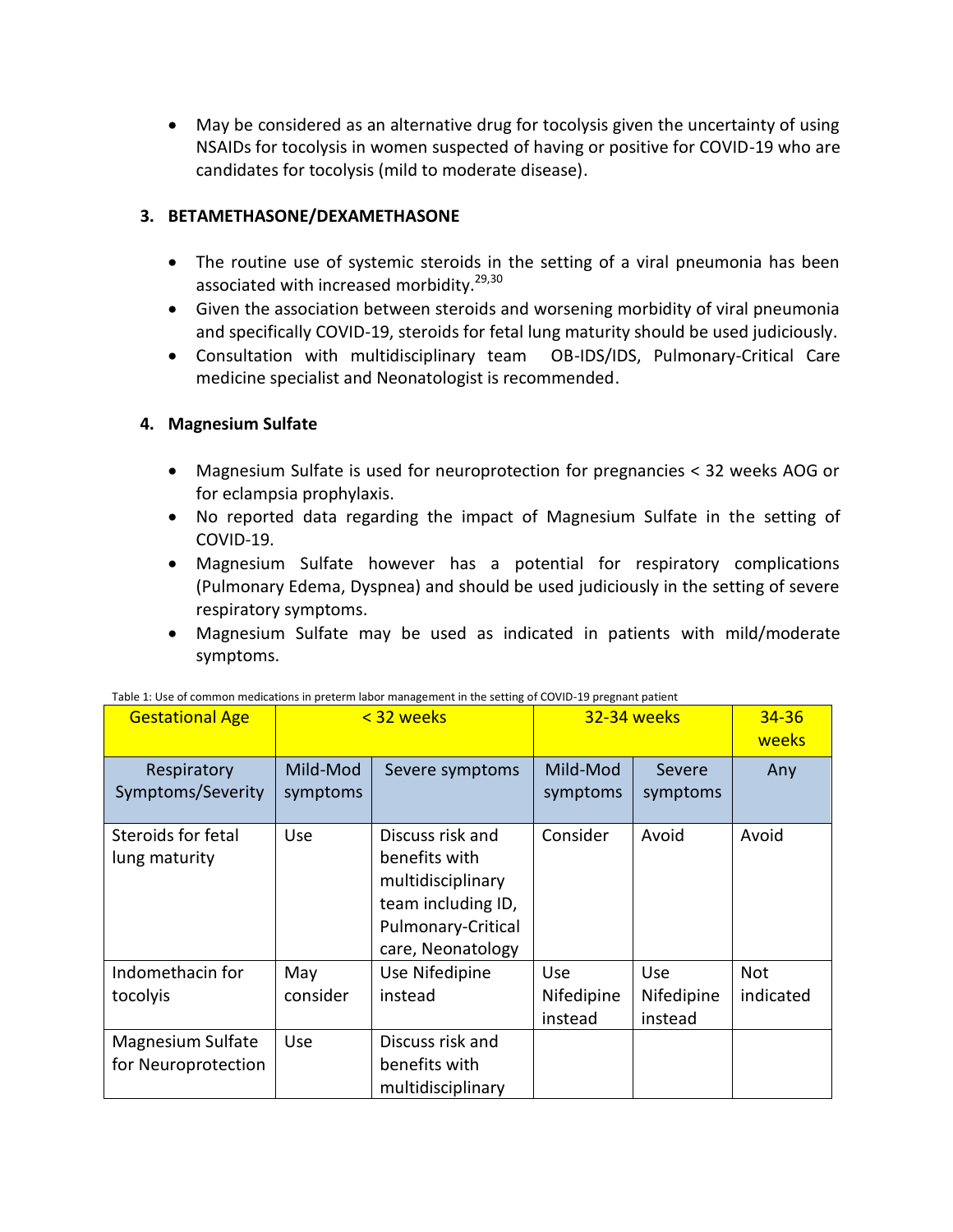| team including ID, |  |  |
|--------------------|--|--|
| Pulmonary-Critical |  |  |
| care, Neonatal-    |  |  |
| Perinatal medicine |  |  |

\*Severe signs or symptoms include need for respiratory support, hypoxia, etc.

### **LABORATORY VALUE CHANGES**

- COVID-19 infection may be associated with transaminitis (elevated transaminase levels) and thrombocytopenia.
- This is an important consideration in a patient presenting with hypertensive disorders to rule out whether she has severe features of preeclampsia or HELLP syndrome.

### **INTRAPARTUM CARE**

- Timing of Delivery
	- o COVID-19 peaks in the second week, it may be prudent to expedite delivery of term COVID-19 positive patients with mild symptoms.
- Mode of Delivery
	- o COVID-19 alone is not an indication for a cesarean delivery.
	- o Mode of delivery dictated by Obstetrical indications.
- Risk of vertical transmission
	- $\circ$  No documented vertical transmission based on a limited case series.<sup>31,32</sup>
- Precautions for transmission prevention
	- o Designate rooms or section of floors to be used for suspected/confirmed COVID-19 positive patients.
	- o Respiratory precautions
		- **Negative pressure room is not required.**
		- If patient is highly suspected of having or is COVID-19 positive, PPE should be used as per hospital specific guidelines.
		- At a minimum, N95 mask and full droplet protective gear (googles/face shields) should be used by care providers in the room during the second stage of labor.
		- **Minimize change in providers to limit exposure.**
		- Consider having one team designated for confirmed or suspected COVID-19 patients.
- Medical Care
	- o Multidisciplinary care involving MFM, OB-IDS/IDS, Pulmonary/Critical care specialist, OB anesthesiologist and Neonatologist.
	- o Consult MFM and OB-IDS/IDS regarding use of steroids for fetal lung maturity, Indomethacin for tocolysis and Magnesium Sulfate for neuroprotection and/or eclampsia prophylaxis.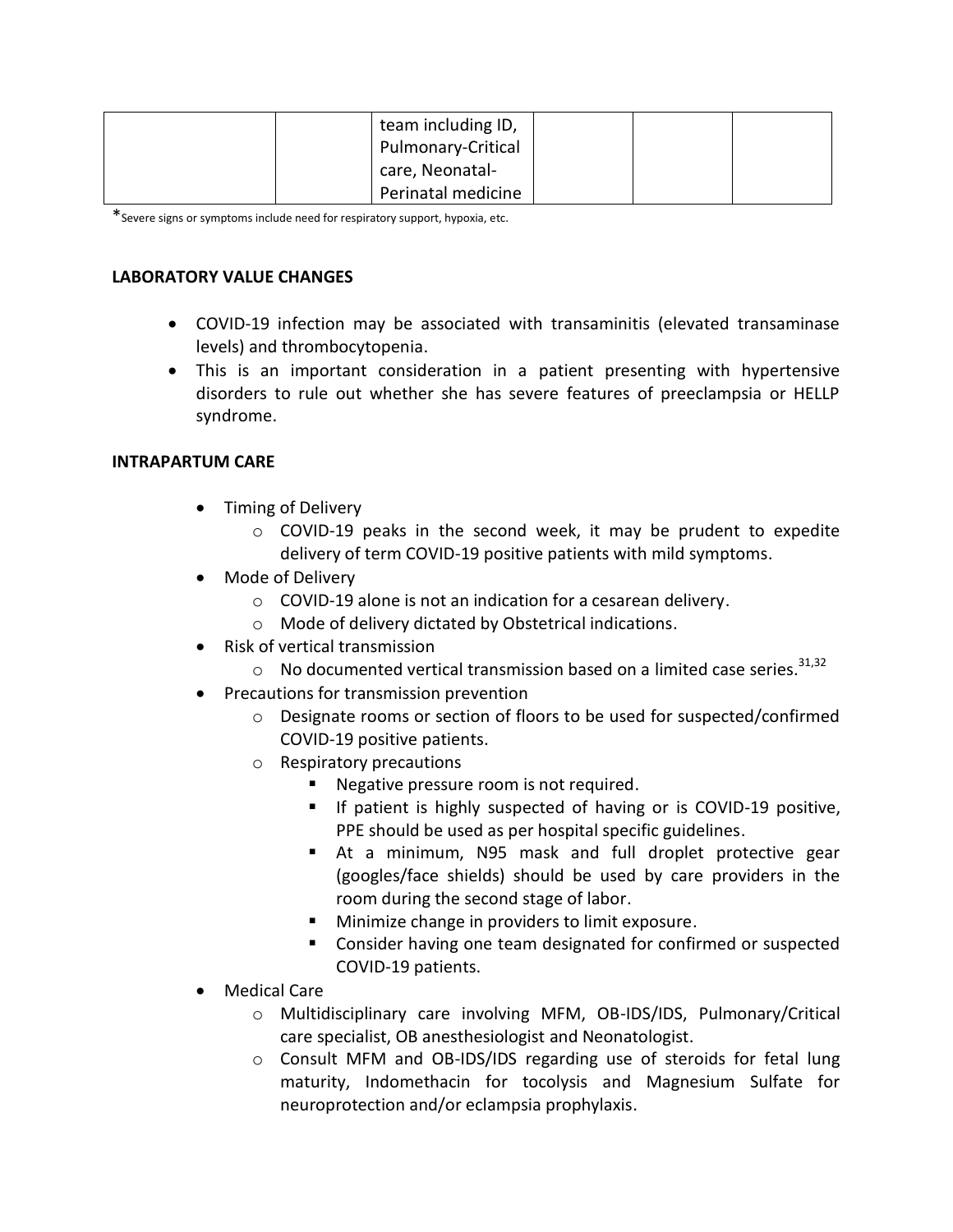- $\circ$  Refer to Intrapartum oxygen use guideline, given the lack of fetal benefit and the risk of contamination/transmission with using an intranasal cannula, the use of oxygen for fetal resuscitation is not recommended.
- o Consider fluid restriction (<75 cc/hr) unless there is concern for sepsis/hemodynamic instability.
- Cesarean Delivery
	- o Designate (when possible), one Operating Suite for use in patients with suspected or confirmed COVID-19 infection.
	- o Wear appropriate PPE according to hospital guidelines.
	- o Plan appropriate work flow regarding planned or emergent cesarean delivery.
	- o Minimize the number of providers involved in direct patient contact.
	- o Minimize change in providers to limit exposure.

### **POSTPARTUM CARE**

- Follow local breastfeeding guidelines.
- Breast milk provision (via breast pumping) is encouraged and is potentially a source of antibody protection for the infant.
- Even during temporary separation, women who intend to breastfeed should express their breast milk to establish and maintain milk supply.
- Before milk expression, women must practice appropriate hand/skin hygiene which includes washing not just hands but also breast prior to pumping.
- All parts of the pump that came into contact with breast milk should be thoroughly washed and entire pump appropriately disinfected.
- Expressed breast milk should be fed to the newborn by a healthy care giver.
- Even if current FDA and WHO guidelines do not restrict the use of NSAIDs for pain relief in women suspected or positive for COVID-19, it is best avoided and replaced with safer alternatives until studies become available to justify its use.

# **SECTION 7. CARE FOR THE CRITICALLY ILL COVID PREGNANT PATIENT / SUSPECTED PREGNANT PATIENT**

- A multi-disciplinary team involving infectious disease specialist, Pulmonologist, Obstetrician, Anesthesiologist and Neonatologist should be arranged.
- Conditions necessitating critical care are: Respiratory Failure, Septic Shock or Multi-organ dysfunction or failure. Institute prompt targeted management.
- Discuss the different treatment options, risks, benefits, its outcomes with families for them to be able to make an informed decision about the critical care of the patient.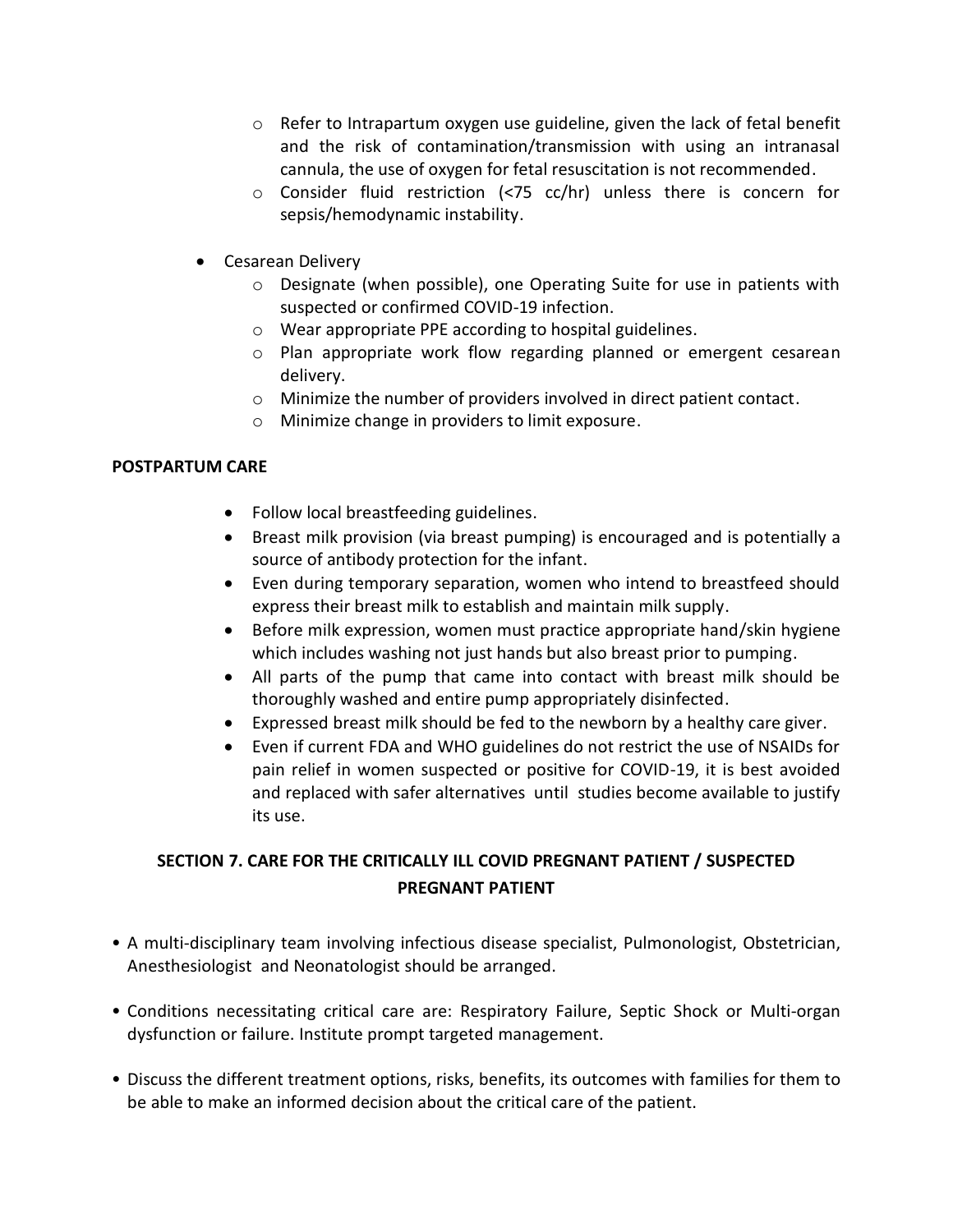- Patient should be placed in an intensive care unit / isolation room.
- Priority is to stabilize the patient's condition with standard supportive care therapies.
- Specific guidelines for the management for critical care by *NICE* <sup>33</sup>
	- hourly observation of vital signs, including hourly input / output charts.
	- Signs of decompensation include : an increase in oxygen requirements or FiO2  $>$  40%, a respiratory rate of greater than 30, reduction in urine output, or drowsiness, even if the saturations are normal.
- Urgent measures should be initiated once patient exhibits any signs of decompensation.
	- Carry out early mechanical ventilation once with signs of respiratory failure. Place the patient in the lateral decubitus position.
	- Adjust Mechanical ventilation to achieve a higher maternal oxygenation (target of PaO2 >70 mmHg instead of 55-80 mm Hg) and lower carbon dioxide levels (target PaCO2 of 28- 32 mm Hg) to maintain adequate placental perfusion and prevent fatal hypoxemia and acidosis. $33$
	- Perform Chest X-ray / CT Scan with abdominal shielding.
	- Other ancillary procedures that can be done: ECG, CGT Pulmonary Angiography as appropriate, Echocardiogram, Sepsis Work-up.
	- Commence the use of Antibiotics if with presence of Leukocytosis.
	- Administer IV fluids with caution: 250-500 ml boluses, reassess for fluid overload before proceeding with further fluid resuscitation. Considering the changes in hemodynamics and renal blood flow in pregnancy, critical Creatinine level signifying renal failure is adjusted to 1.02 mg/dl (instead of 1.20 mg/dl).  $33,34$
	- Administer Prophylactic Low Molecular Weight Heparin, unless delivery is expected within the next 12 hours.
	- Entertain Pulmonary Embolism in any woman exhibiting chest pains, worsening hypoxia or persistence / worsening dyspnea.
	- Monitor Fetal Heart rate patterns on an individual basis, taking into consideration the Age of Gestation and maternal condition. Urgent intervention for birth may be done for fetal conditions, which should not be delayed by administration of corticosteroids
	- Stabilize maternal condition first before initiating intervention for delivery. The priority must always be the well-being of the woman.
- The Monitored Emergency Use of Unregistered Interventions (MEURI) framework from the WHO should guide the ethical use of non-licensed drugs in pregnancy during pandemics.<sup>34</sup>
	- The broad spectrum antiviral drug, *Remdesivir,* appears to be safe in human pregnancies. It is currently in Phase 3 clinical trial on its use against COVID-19 in the United States and China.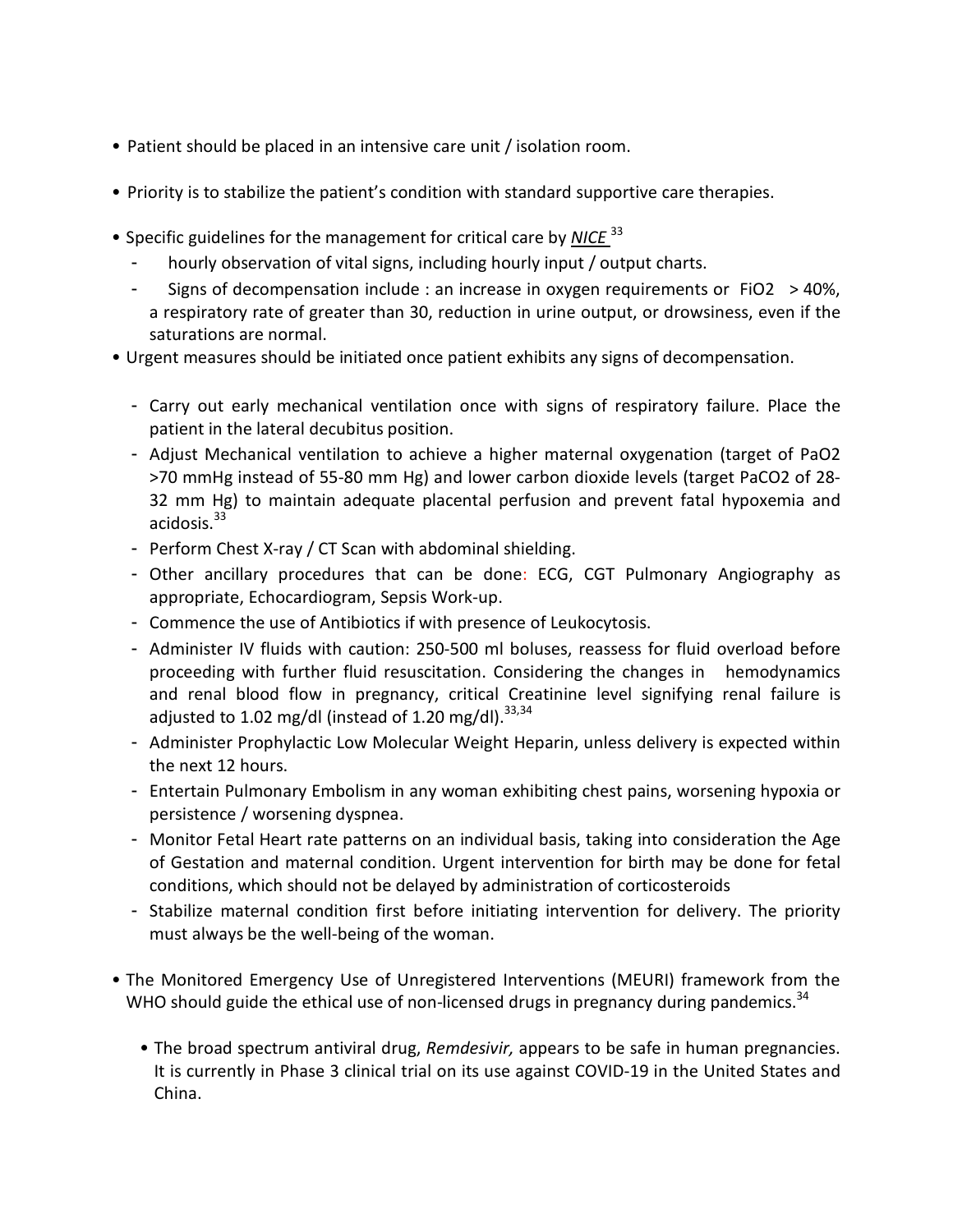- The antimalarial drug, with broad spectrum antiviral and immunomodulator, Chloroquine phosphate , though it can cross the placenta, is safe to use in all trimesters of pregnancy, Systolic hypotension is an adverse effect associated with higher doses of the drug, which may aggravate the hemodynamic changes caused by the supine aortocaval compression by the gravid uterus.
- The viral protease inhibitor, lopinavir-ritonavir, used in HIV positive pregnant patients were not associated with teratogenicity, preterm labor or low birthweight infants. This drug has shown benefit as an adjunct in the management of Covid-19 patients.
- Two antiviral drugs used in COVID-19 therapy should be avoided due to its adverse effects. *Ribavirin*, an antiviral guanosine analogue, is known for its teratogenic effects: craniofacial and limb defects. It is also associated with increased risk for miscarriage. *Baricitnib*, a Janus kinase inhibitor, is embryotoxic.
- The management among COVID-19 pregnant patients are based on consensus and best practice recommendations, as clinical efficacy on the use of antiviral drugs and corticosteroids is still evolving. Corticosteroids for the treatment of COVID-19 associated Pneumonia should be avoided unless other indications are present, as this may cause delayed MERS-CoV clearance.<sup>36,38</sup>
- Discuss, sensitively, a possible "Do not attempt cardiopulmonary resuscitation" decision with family members in patients with deteriorating conditions.<sup>35</sup> This should be discussed thoroughly with the multi-disciplinary team, taking into consideration ethical guidelines/ consultation with Bioethicists. The derived decision should be properly documented.

## References:

- 1. Di Mascio D, Khalil A, Saccone G et al. Outcome of Coronavirus spectrum infections (SARS. MERS, COVID-19) during pregnancy: a systematic review and meta analysis. Am J Obstet Gynecol MFM 2020 In Press.
- 2. Algorithm for COVID-19 Classification, Department of Health, Manila Philippines (April 7, 2020)
- 3. Wong JEL, Leo YS, Tan CC. COVID-19 in Singapore- current experience: critical global issues that require attention and action. JAMA 2020; Published online February 20.
- 4. National University of Singapore. Saw Swee Hock School of Public Health. COVOD-19 Science Report: Diagnostics [https://sph.nus.edu.sg/wp](https://sph.nus.edu.sg/wp-content/uploads/2020/03/COVID-19-Science-Report-Diagnostics%20-23-Mar.pdf)[content/uploads/2020/03/COVID-19-Science-Report-Diagnostics -23-Mar.pdf](https://sph.nus.edu.sg/wp-content/uploads/2020/03/COVID-19-Science-Report-Diagnostics%20-23-Mar.pdf) Accessed March 23, 2020
- 5. Li et al. A preliminary study on serological assay for severe acute respiratory syndrome coronavirus 2 (SARS-CoV-2) in 238 admitted hospital patients. medRxiv. doi: 10.1101/2020.03.06.20031856
- 6. Weaver C. Questions about Accuracy of Coronavirus Tests Sow Worry. The Wall Street Journal. [http://www.wsj.com/articles/questions-about-accuracy-of-coronavirus-tests](http://www.wsj.com/articles/questions-about-accuracy-of-coronavirus-tests-sow-worry-115858360001)[sow-worry-115858360001.](http://www.wsj.com/articles/questions-about-accuracy-of-coronavirus-tests-sow-worry-115858360001) April2, 2020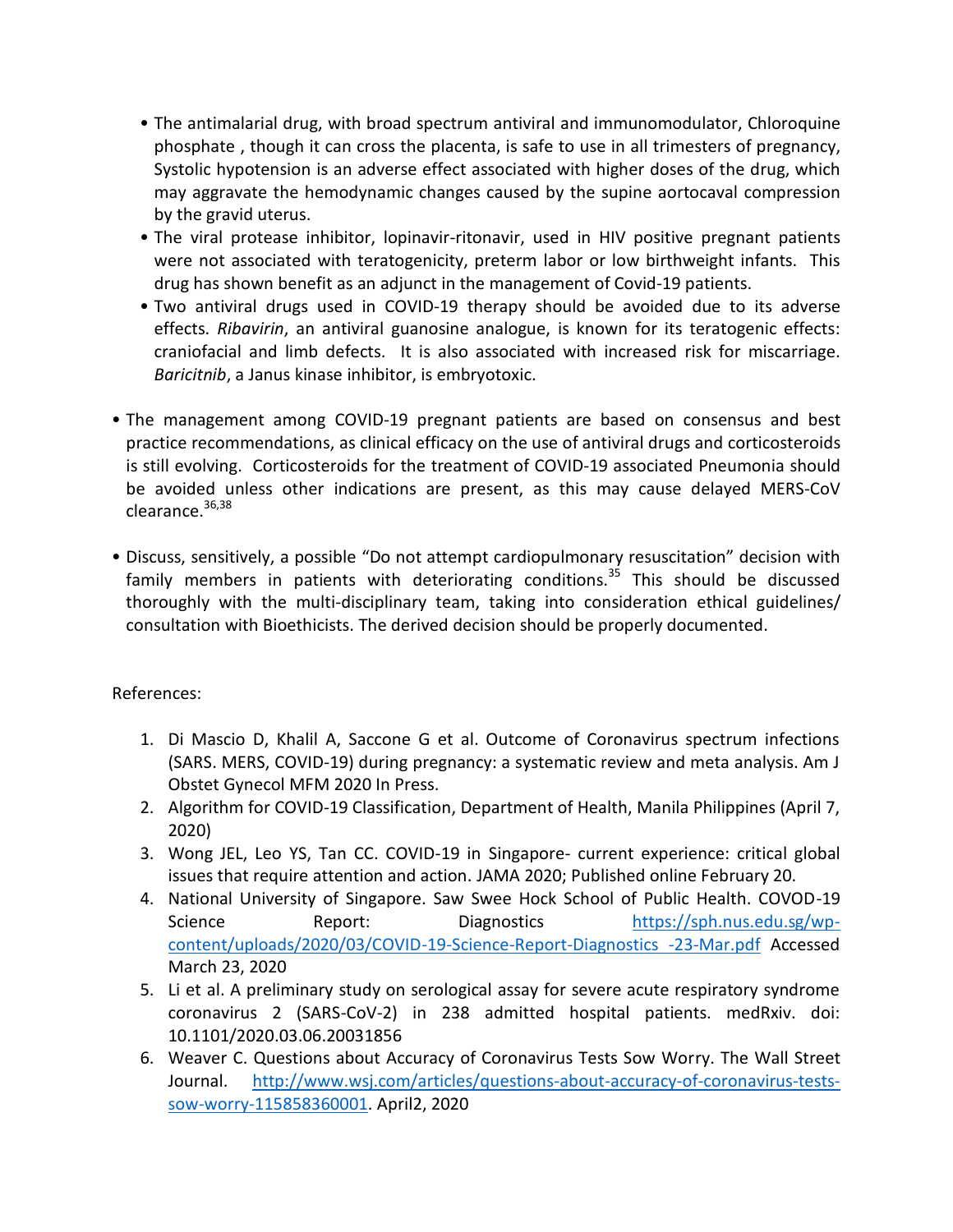- 7. [http://www.acr.org/Advocacy-and-Economics/ACR-Position-](http://www.acr.org/Advocacy-and-Economics/ACR-Position-Statements/Recommenadtions-for-Chest-Radiography-and-CT-for-Suspected-COVID-19-Infection)[Statements/Recommenadtions-for-Chest-Radiography-and-CT-for-Suspected-COVID-19-](http://www.acr.org/Advocacy-and-Economics/ACR-Position-Statements/Recommenadtions-for-Chest-Radiography-and-CT-for-Suspected-COVID-19-Infection) [Infection](http://www.acr.org/Advocacy-and-Economics/ACR-Position-Statements/Recommenadtions-for-Chest-Radiography-and-CT-for-Suspected-COVID-19-Infection)
- 8. Poon et al. ISUOG Interim Guidance on 2019 novel coronavirus infection during pregnancy and pueperium: information for healthcare professionals. 2020.
- 9. Lapus MT, Lagamayo PD. Position paper on the utilization of Chest Ultrasound In Diagnosing And Monitoring of COVID-19 Suspected and Positive Patients. March 2020
- 10. Ashokka B, Loh M-H, Tan CH, SU LL, Young BE, Lye DC, Biswas A, E Illanes S, Choolani M, Care of the Pregnant Woman with COVID-19 in Labor and Delivery: Anesthesia, Emergency cesarean delivery, Differential diagnosis in the acutely ill parturient, Care of the newborn, and Protection of the healthcare personnel, American Journal of Obstetrics and Gynecology (2020), p 10. doi: [https://doi.org/10.1016/j.ajog.2020.04.005.](https://doi.org/10.1016/j.ajog.2020.04.005)
- 11. Boelig RC, Manuck T, Oliver EA, Di Mascio D, Saccone G, Bellussi F, Berghella V, Labor and Delivery Guidance for COVID-19, American Journal of Obstetrics & Gynecology MFM (2020), doi: [https://doi.org/10.1016/j.ajogmf.2020.100110.](https://doi.org/10.1016/j.ajogmf.2020.100110)
- 12. ACOG and SMFM Outpatient Assessment and Management for Pregnant Women With Suspected or Confirmed Novel Coronavirus, March 13, 2020
- 13. POGS Approach to the Management of Covid19 in Pregnancy and the Newborn, March 25, 2020
- 14. Wax RS, Christian MD. Practical recommendations for critical care and anesthesiology teams caring for novel coronavirus (2019-nCoV) patients [published online ahead of print, 2020 Feb 12]. Directives concrètes à l'intention des équipes de soins intensifs et d'anesthésiologie prenant soin de patients atteints du coronavirus 2019-nCoV [published online ahead of print, 2020 Feb 12]. Can J Anaesth. 2020;10.1007/s12630- 020-01591-x. doi:10.1007/s12630-020-01591-x
- 15. MacIntyre CR, Chughtai AA. Facemasks for the prevention of infection in healthcare and community settings. BMJ. 2015; 350:h694. doi:10.1136/bmj.h694
- 16. Center for Disease Control and Prevention. What Healthcare Personnel should know about caring for patients with confirmed of possible COVID-19 https://www.cdc.gov/coronavirus/2019- ncov/hcp/caring-for-patients.html (Accessed March 23, 2020).
- 17. Berghella V, Bellussi F, Schoen CN. Evidence-based Labor Management: Induction of labor (Part 2). Am J Obstet Gynecol MFM 2020; In press.
- 18. Bai Y, Yao L, Wei T, et al. Presumed Asymptomatic Carrier Transmission of COVID-19 [published online ahead of print, 2020 Feb 21]. JAMA. 2020;e202565. doi:10.1001/jama.2020.2565
- 19. Hamel MS, Anderson BL, Rouse DJ. Oxygen for intrauterine rescuscitation: of unproven benefit and potentially harmful. Am J Obstet Gynecol 2014; 211:124-127.
- 20. Raghuraman N, Wan L, Temming LA, et al. Effect of Oxygen vs Room Air on Intrauterine Fetal Resuscitation: A Randomized Noninferiority Clinical Trial. JAMA Pediatr. 2018; 172:818–823.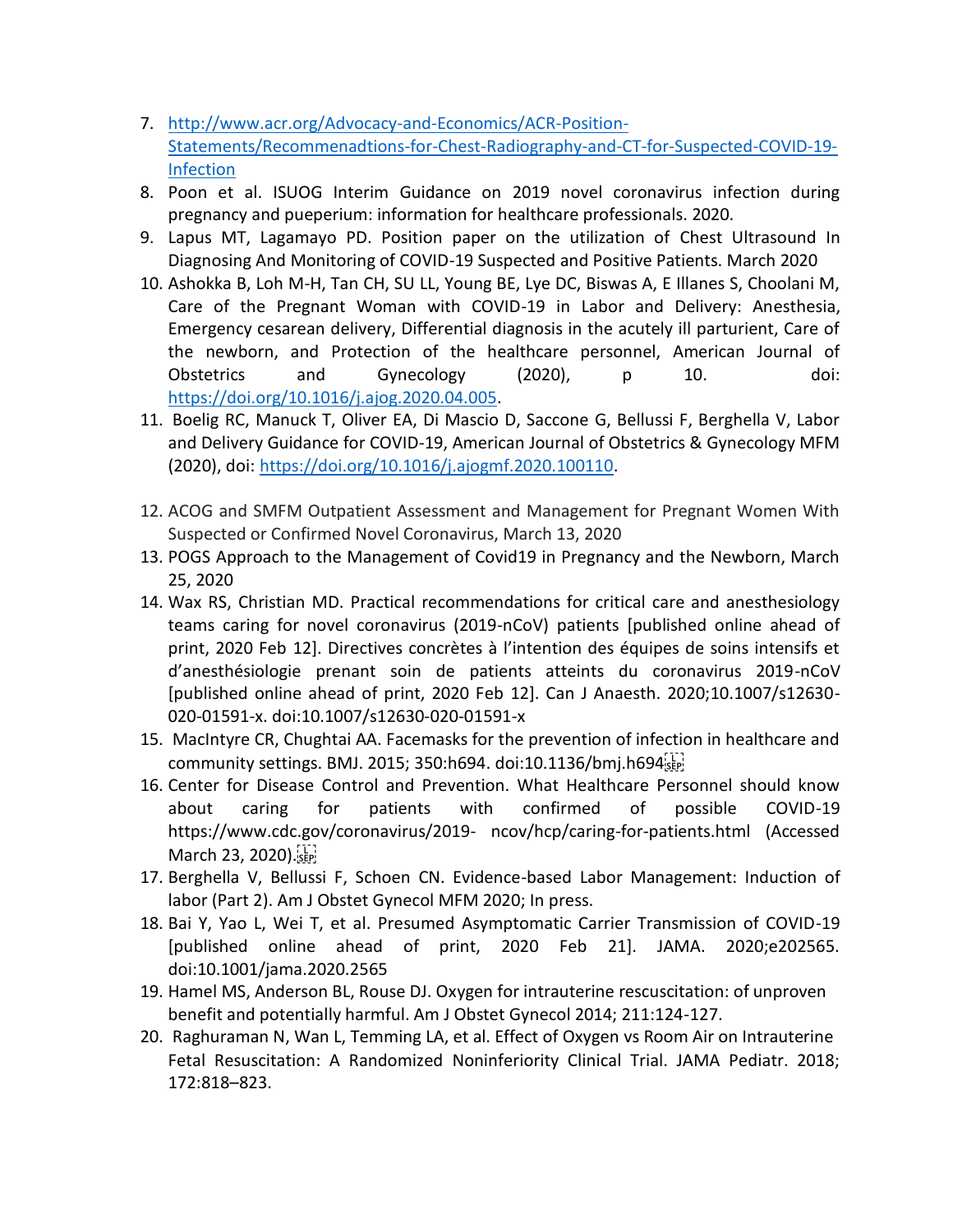- 21. The Society for Obstetric Anesthesia and Perinatology. Interim Considerations for Obstetric Anesthesia Care related to COVID19. April 5, 2020. Retrieved from [https://soap.org/education/provider-education/expert-summaries/interim](https://soap.org/education/provider-education/expert-summaries/interim-considerations-for-obstetric-anesthesia-care-related-to-covid19/)[considerations-for-obstetric-anesthesia-care-related-to-covid19/](https://soap.org/education/provider-education/expert-summaries/interim-considerations-for-obstetric-anesthesia-care-related-to-covid19/) on April 14, 2020
- 22. Cahill AG, Srinivas SK, Tita ATN, et al. Effect of Immediate vs Delayed Pushing on Rates of Spontaneous Vaginal Delivery Among Nulliparous Women Receiving Neuraxial Analgesia: A Randomized Clinical Trial. JAMA. 2018; 320:1444–1454.
- 23. Di Mascio D, Saccone G, Bellussi F, et al. Delayed versus immediate pushing in the second stage of labor in women with neuraxial analgesia: a systematic review and metaanalysis of randomized controlled trials [published online ahead of print, 2020 Feb 14]. Am J Obstet Gynecol. 2020; S0002-9378(20)30140-X.
- 24. Gallos ID, Papadopoulou A, Man R, et al. Uterotonic agents for preventing postpartum haemorrhage: a network meta-analysis. Cochrane Database Syst Rev. 2018; 12:CD011689.
- 25. Unified COVID-19 Algorithms Section 1: Guidelines for Primary Care. April 6, 2020. Retrieved from https://www.psmid.org/unified-covid-19-algorithms-1/ on April 14, 2020.
- 26. American College of Obstetricians and Gynecologists. COVID-19 FAQs for Obstetrician-Gynecologists, Obstetrics. Rretrieved from https://www.acog.org/clinicalinformation/physician-faqs/covid-19-faqs-for-ob-gyns-obstetrics on April 14, 2020.
- 27. Fang L, Karakiulakis G, Roth M. Are patients with hypertension and diabetes mellitus at increased risk for COVID-19 infection? [published online ahead of print, 2020 Mar 11]. Lancet Respir Med. 2020; S2213-2600(20)30116-8. Doi:10.1016/S2213-2600(20)30116- 8.
- 28. The Food and Drug Administration. FDA advises patients on use of non-steroidal antiinflammatory drugs (NSAIDS) for COVID-19. [http://www.fda.gov/drugs/drug-safety-and](http://www.fda.gov/drugs/drug-safety-and-availability/fda-advises-patients-use-non-steroidal-anti-inflammatory-drugs-nsaids-covid-19)[availability/fda-advises-patients-use-non-steroidal-anti-inflammatory-drugs-nsaids](http://www.fda.gov/drugs/drug-safety-and-availability/fda-advises-patients-use-non-steroidal-anti-inflammatory-drugs-nsaids-covid-19)[covid-19](http://www.fda.gov/drugs/drug-safety-and-availability/fda-advises-patients-use-non-steroidal-anti-inflammatory-drugs-nsaids-covid-19) (Accessed on March 23, 2020)
- 29. Lansbury L, Rodrigo C, Leonardi-Bee J, Nguyen-Van-Tam J, Lim WS. Corticosteroids as adjunctive therapy in the treatment of influenza. Cochrane Database Syst Rev. 2019;2:CD010406
- 30. Delaney JW, Pinto R, Long J, et al. The influence of corticosteroid treatment on the outcome of influenza A(h1N1pdm09)-related clinical illness. Crit Care. 2016;20:75
- 31. Chen H, Guo J, Wang C, et al. Clinical characteristics and intrauterine vertical transmission potential of COVID-19 infection in nine pregnant women: a retrospective review of medical records. Lancet 2020; 395:809-815. Doi:10.1016/S0140- 6736(20)30360-3
- 32. Zhu H, Wang L, Fang C, et al. Clinical analysis of 10 neonates born to mothers with 2019 nCoV pneumonia.Transl Pediatr. 2020;9:51-60. Doi:10.21037/tp.2020.02.06
- 33. RCOG. Coronaviruus (COVID-19) Infection in Pregnancy. Version 7. [rcog.org.uk.](http://rcog.org.uk/) 9 April 2020
- 34. WHO Interim guidance. Clinical management of severe acute respiratory infection when COVID 19 disease is suspected. 13 March 2020